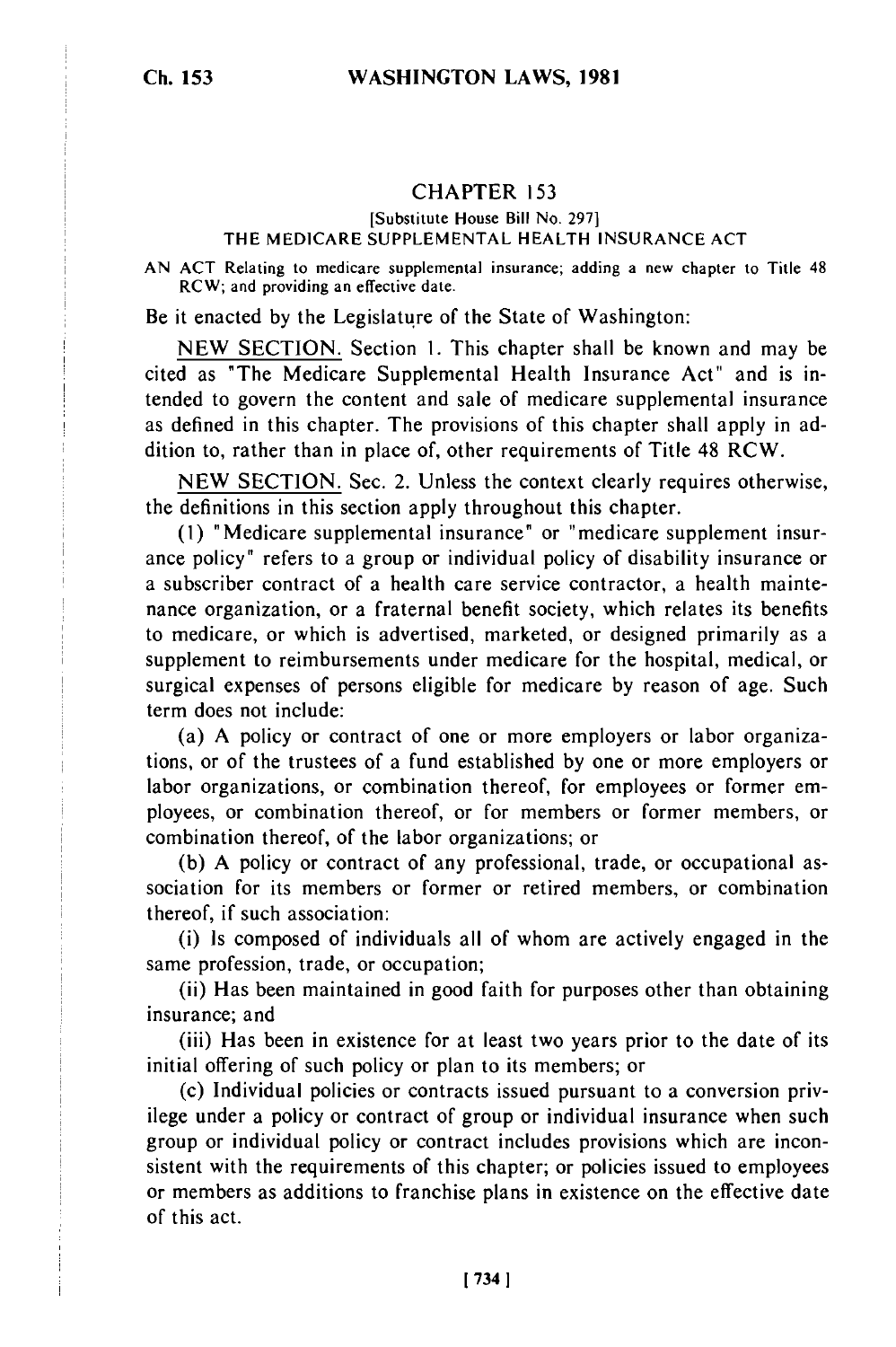(2) "Medicare" means the "Health Insurance for the Aged Act," Title XVIII of the Social Security Amendments of 1965, as then constituted or later amended.

(3) "Medicare eligible expenses" means health care expenses of the kinds covered by medicare, to the extent recognized as reasonable by medicare. Payment of benefits by insurers for medicare eligible expenses may be conditioned upon the same or less restrictive payment conditions, including determinations of medical necessity, as are applicable to medicare claims.

(4) "Applicant" means:

(a) In the case of an individual medicare supplement insurance policy or subscriber contract, the person who seeks to contract for insurance benefits; and

(b) In the case of a group medicare supplement insurance policy or subscriber contract, the proposed certificate holder.

(5) "Certificate" means any certificate issued under a group medicare supplement insurance policy, which policy has been delivered or issued for delivery in this state.

(6) "Loss ratio" means the incurred claims as a percentage of the earned premium computed under rules adopted by the insurance commissioner.

(7) "Preexisting condition" means a covered person's medical condition that caused that person to have received medical advice or treatment during a specified time period immediately prior to the effective date of coverage.

(8) "Disclosure form" means the form designated by the insurance commissioner which discloses medicare benefits, the supplemental benefits offered by the insurer, and the remaining amount for which the insured will be responsible.

NEW SECTION. Sec. 3. (1) Medicare supplement insurance policies must include a renewal, continuation, or nonrenewal provision. The language or specifications of such provision must be consistent with the type of contract to be issued. Such provision must be appropriately captioned, appear on the first page of the policy, and clearly state the duration, where limited, of renewability and the duration of the term of coverage for which the policy is issued and for which it may be renewed.

(2) A medicare supplement insurance policy which provides for the payment of benefits based on standards described as "usual and customary," "reasonable and customary," or words of similar import must include a definition of such terms and an explanation of such terms in its accompanying outline of coverage.

(3) 1.imitations on benefits, such as policy exclusions or waiting periods, shall be labeled in a separate section of the policy or placed with the benefit provisions to which they apply, rather than being included in other sections of the policy, rider, or endorsement.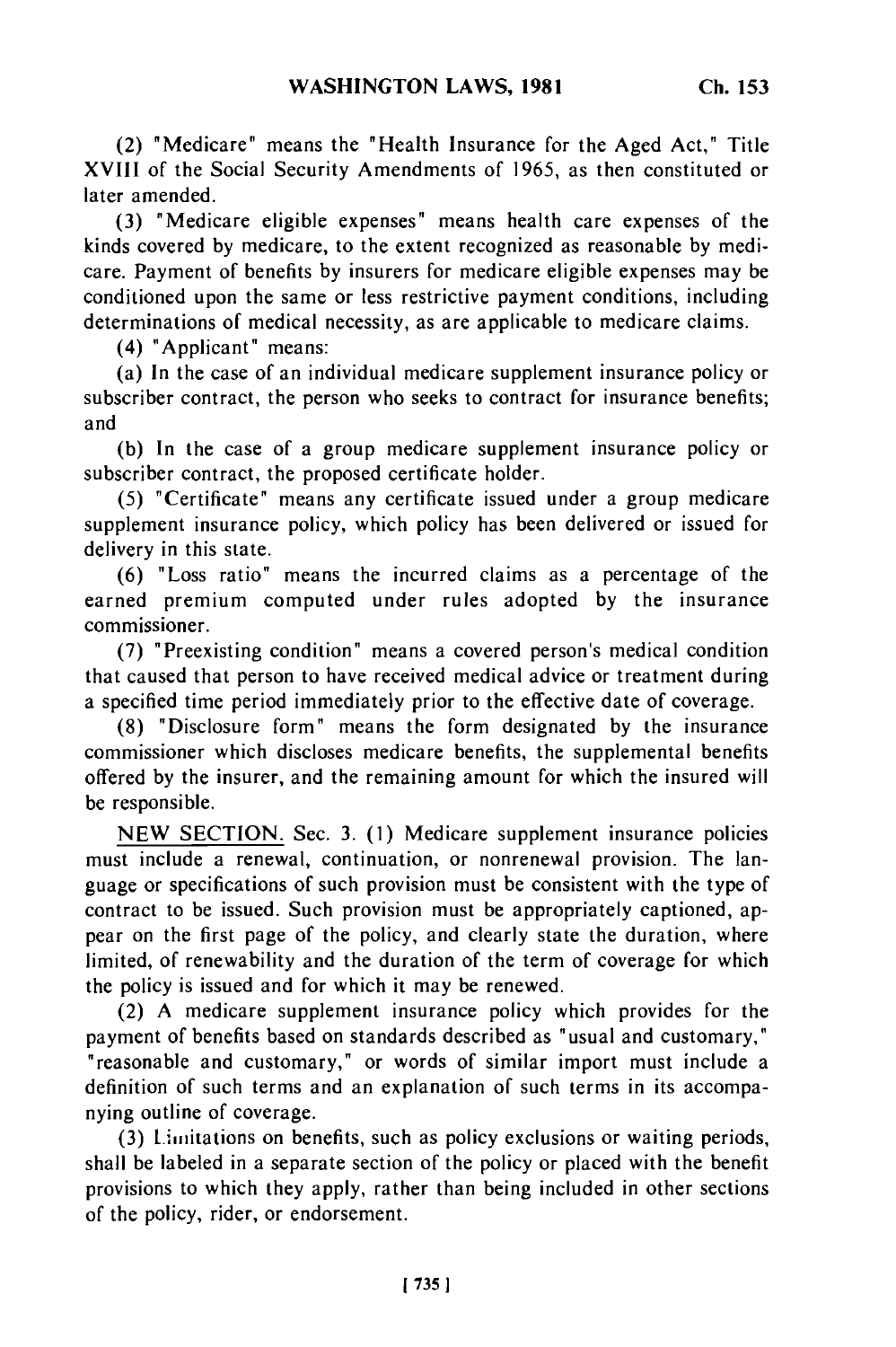NEW SECTION. Sec. 4. A medicare supplement insurance policy must provide at least the following:

(1) Coverage of Part A medicare eligible expenses for hospitalization to the extent not covered by medicare from the 61st day through 90th day in any medicare benefit period;

(2) Coverage of Part A medicare eligible expenses incurred as daily hospital charges to the extent not covered by medicare during use of medicare's lifetime hospital inpatient reserve days;

(3) Upon exhaustion of all medicare hospital inpatient coverage including the lifetime reserve days, coverage of ninety percent of all medicare Part A eligible expenses for hospitalization not covered by medicare subject to a lifetime maximum benefit of an additional 365 days;

(4) Coverage of twenty percent of the amount of medicare eligible expenses under Part B regardless of hospital confinement, subject to a maximum calendar year out-of-pocket deductible of two hundred dollars of such expenses and to a maximum benefit of at least five thousand dollars per calendar year.

NEW SECTION. Sec. 5. (1) The insurance commissioner may issue reasonable rules that specify prohibited policy provisions not otherwise specifically authorized by statute which, in the opinion of the commissioner, are unfair, unjust, or unfairly discriminatory to any person insured or proposed for coverage under a medicare supplement insurance policy.

(2) No medicare supplement insurance policy may use waivers to exclude, limit, or reduce coverage or benefits for specifically named or described preexisting diseases or physical conditions.

NEW SECTION. Sec. 6. A medicare supplement insurance policy may not indemnify against losses resulting from sickness on a different basis than losses resulting from accidents.

NEW SECTION. Sec. 7. A medicare supplement insurance policy must provide that benefits designed to cover cost-sharing amounts under medicare will be changed automatically to coincide with any changes in the applicable medicare deductible amount and copayment percentage factors. Premiums may be modified to correspond with such changes.

NEW SECTION. Sec. 8. "Benefit period" or "medicare benefit period" may not be defined more restrictively than as defined in the medicare program.

NEW SECTION. Sec. 9. A medicare supplement insurance policy may not provide that the policy may be cancelled or nonrenewed by the insurer solely on the grounds of deterioration of health.

NEW SECTION. Sec. 10. (1) Commencing with reports for the accounting periods beginning on or after January 1, 1982, medicare supplement insurance policies shall be expected to return to policyholders in the form of aggregate loss ratio under the policy: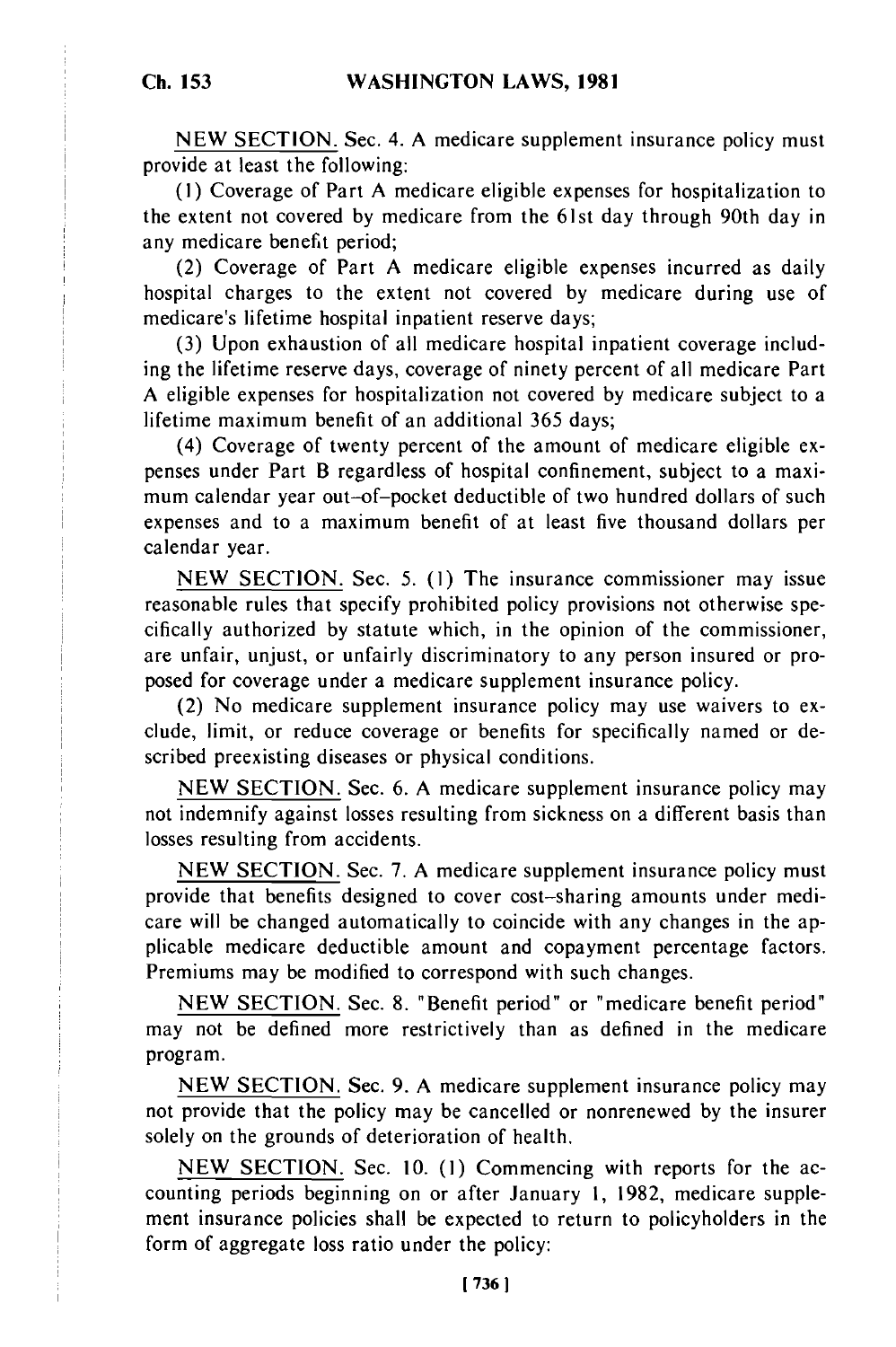(a) At least seventy-five percent of the earned premiums in the case of group policies; and

(b) At least sixty percent of the earned premiums in the case of individual policies.

(2) For the purpose of this section, medicare supplement insurance policies issued as a result of solicitation of individuals through the mail or mass media advertising, including both print and broadcast advertising, shall be treated as individual policies.

(3) By January 1, 1982, the insurance commissioner shall adopt rules sufficient to accomplish the provisions of this section and may, by such rules, impose more stringent or appropriate loss ratio requirements when it is found that sales practices exist which warrant those requirements.

NEW SECTION. Sec. 11. (1) An agent, insurer, health care service contractor or health maintenance organization initiating a sale of an individual or group medicare supplement insurance policy in this state shall complete and sign a disclosure form, in a form prescribed by the insurance commissioner, and deliver the completed form to the potential policyholder not later than the time of application for the policy.

(2) If a medicare supplement insurance policy or certificate is issued on a basis which would require revision of the outline of coverage delivered at the time of application, a substitute outline of coverage properly describing the policy or certificate actually issued must accompany the policy or certificate when it is delivered and contain the following statement, in no less than twelve-point type, immediately above the company name: "NOTICE. Read this outline of coverage carefully. It is not identical to the outline of coverage provided upon application and the coverage originally applied for has not been issued."

NEW SECTION. Sec. 12. Every individual medicare supplement insurance policy issued after January **1,** 1982, and every certificate issued pursuant to a group medicare supplement policy after January 1, 1982, shall have prominently displayed on the first page of the policy form a notice stating in substance that the person to whom the policy is issued shall be permitted to return the policy within thirty days of its delivery to the purchaser and to have the premium refunded if, after examination of the policy, the purchaser is not satisfied with it for any reason. If a policyholder or purchaser, pursuant to such notice, returns the policy to the insurer at its home or branch office or to the agent through whom it was purchased, it shall be void from the beginning and the parties shall be in the same position as if no policy had been issued.

NEW SECTION. Sec. 13. (1) Effective January 1, 1982, no medicare supplement insurance policy which excludes coverage for preexisting conditions which appeared more than one hundred eighty days prior to the effective date of the policy may be sold or offered for sale in this state.